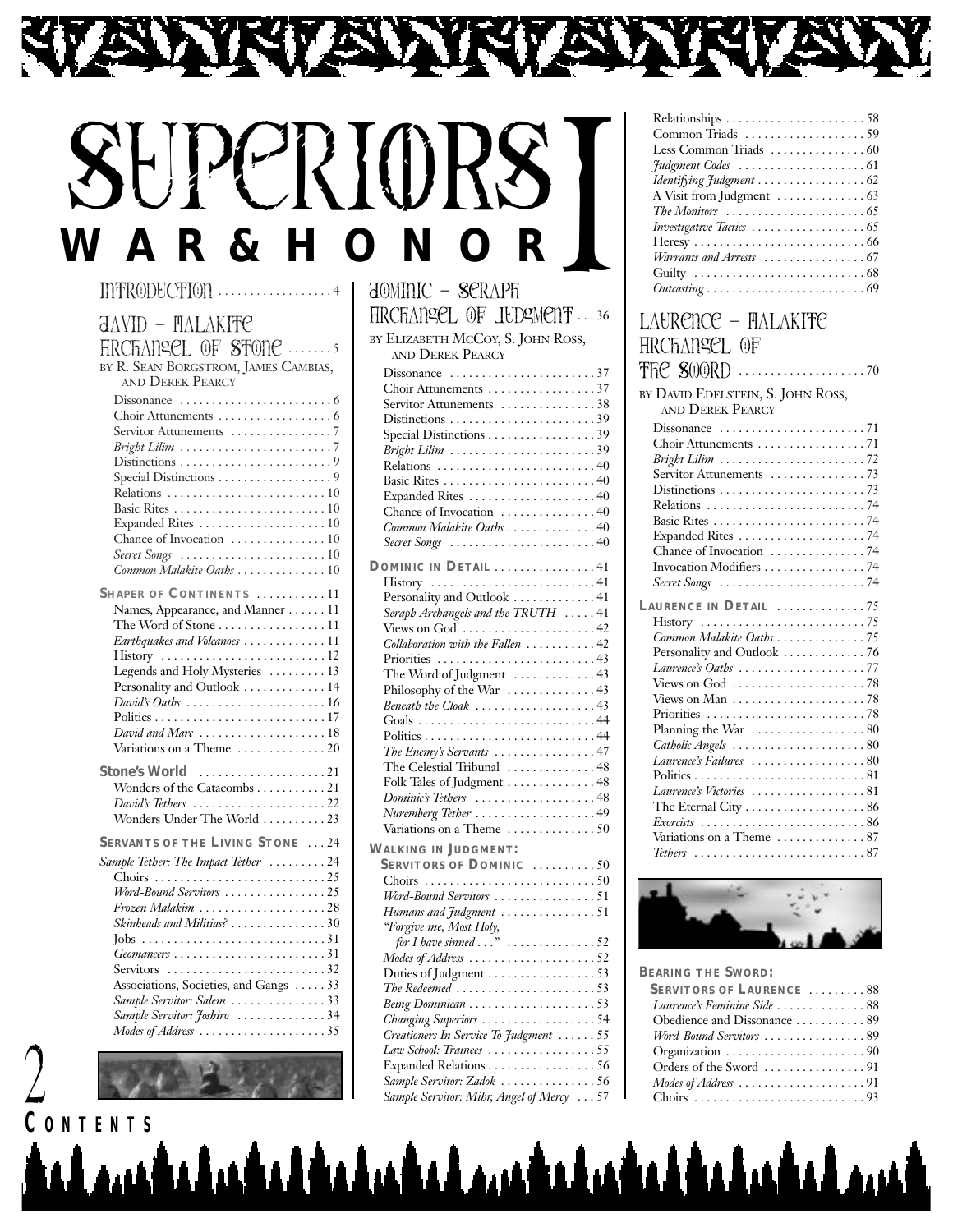

| Servitors of Creation in                                                   |
|----------------------------------------------------------------------------|
| Service to the Sword $\ldots \ldots \ldots \ldots \ldots$                  |
| Sample Servitor: Curtis,                                                   |
| the Angel of Etiquette $\ldots \ldots \ldots \ldots 96$                    |
|                                                                            |
| Sample Servitor: Angela 97                                                 |
|                                                                            |
|                                                                            |
| Swords 99                                                                  |
| Rewards and Punishments  100                                               |
| Duels $\ldots \ldots \ldots \ldots \ldots \ldots \ldots \ldots \ldots 100$ |
| Relationships $\ldots \ldots \ldots \ldots \ldots \ldots \ldots 101$       |
| Changing Superiors 101                                                     |
| The Tsayadim $\ldots \ldots \ldots \ldots \ldots \ldots \ldots 102$        |
|                                                                            |

#### FICFACL - SCRAPFI HRCHANGEL OF WAR ........103

| by Genevieve R. Cogman |
|------------------------|
| AND DEREK PEARCY       |

| Choir Attunements 104<br>Servitor Attunements  105<br>Bright Lilim $\ldots \ldots \ldots \ldots \ldots \ldots \ldots 105$<br>Relations 106<br>Expanded Rites  106<br>Chance of Invocation 106<br>Invocation Modifiers  106<br>Secret Songs 106 |
|------------------------------------------------------------------------------------------------------------------------------------------------------------------------------------------------------------------------------------------------|
| MICHAEL IN DETAIL  107                                                                                                                                                                                                                         |
| Common Malakite Oaths  107                                                                                                                                                                                                                     |
|                                                                                                                                                                                                                                                |
|                                                                                                                                                                                                                                                |
| Meetings at the Volcano 108                                                                                                                                                                                                                    |
| $Wb$ o Profited? 108                                                                                                                                                                                                                           |
| Personality And Outlook  109                                                                                                                                                                                                                   |
| War And The Universe  109                                                                                                                                                                                                                      |
|                                                                                                                                                                                                                                                |
| Michael and Laurence 110                                                                                                                                                                                                                       |
| The Dirt on Yves 111                                                                                                                                                                                                                           |
| Discussions with Baal 112                                                                                                                                                                                                                      |
| Variations on a Theme  113                                                                                                                                                                                                                     |
| War Stories 114                                                                                                                                                                                                                                |
| Michelle - The Female Version  114                                                                                                                                                                                                             |
| THE GROVES 115                                                                                                                                                                                                                                 |
| An Angel's Tent Is His Castle  115                                                                                                                                                                                                             |
| Michael's $Axe$ 115                                                                                                                                                                                                                            |
| The Practice Grounds 116                                                                                                                                                                                                                       |
| Word-Bound Servitors 117                                                                                                                                                                                                                       |
| <b>THERE'S NO DISCHARGE</b>                                                                                                                                                                                                                    |
| FROM THE WAR 117                                                                                                                                                                                                                               |
| Michaelites 117                                                                                                                                                                                                                                |
| Modes Of Address 118                                                                                                                                                                                                                           |
|                                                                                                                                                                                                                                                |
| Allies Off The Record 119                                                                                                                                                                                                                      |
| Michael And Religion 119                                                                                                                                                                                                                       |
| Serving War  120                                                                                                                                                                                                                               |
| Michael's Tethers 120                                                                                                                                                                                                                          |
| The Changdu Go Board  120                                                                                                                                                                                                                      |

# **ABOUT IN NOMINE**

Steve Jackson Games is committed to full support of the *In Nomine* system. Our address is SJ Games, Box 18957, Austin, TX 78760. Please include a selfaddressed, stamped envelope (SASE) any time you write us! Resources now available include:

Pyramid (www.sjgames.com/pyramid). Our online magazine includes new rules and articles for **In Nomine**. It also covers all the hobby's top games -AD&D, Traveller, World of Darkness, Call of Cthulhu, Shadowrun and many more - and other SJ Games releases like **GURPS**, INWO, Car Wars, Toon, Ogre Miniatures and more. And Pyramid subscribers also have access to playtest files online, to see (and comment on) new books before they're released.

New supplements and adventures. In Nomine continues to grow, and we'll be happy to let you know what's new. A current catalog is available for an SASE. Or check out our Web site (below).

*Errata*. Everyone makes mistakes, including us – but we do our best to fix our errors. Up-to-date errata sheets for all *In Nomine* releases, including this book, are always available from SJ Games; be sure to include an SASE with your request. Or download them from the Web – see below.

 $Q\dot{\varphi}A$ . We do our best to answer any game question accompanied by an SASE.

Gamer input. We value your comments. We will consider them, not only for new products, but also when we update this book on later printings!

Internet. Visit us on the World Wide Web at www.sjgames.com for an online catalog, errata and hundreds of pages of information. We also have conferences on Compuserve and AOL. You can get specific information about this book at www.sigames.com/in-nomine/superiors1.

*Mailing List.* Much of the online discussion of **In Nomine** happens on our e-mail list. To join, send mail to majordomo@lists.io.com with "subscribe" in\_nomine-l" in the body.

In Nomine Online. We also support online roleplaying channels for In **Nomine**. If you'd like to start a MOO or similar Internet environment for gaming In Nomine, please check out our policy information at www.sjgames.com/in-nomine/angelmush.html.

| Special Tricks 121                                      |
|---------------------------------------------------------|
|                                                         |
|                                                         |
|                                                         |
| Sample Servitor: Nisroc, Angel of Spies 126             |
| Sample Servitor: Mildred  127                           |
| Coping With Stress  129                                 |
| Relations 130                                           |
| Discretion Is The Better Part Of Valor 130              |
| Dealing with Judgment 131                               |
|                                                         |
| HDVCNTURC SCEDS 132                                     |
| <b>STONE ADVENTURE SEEDS</b> 133                        |
| Shepherds 133                                           |
| Stone for a Pillow $\dots\dots\dots\dots\dots\dots$ 133 |
|                                                         |
| Judgment Adventure Seeds  135                           |
|                                                         |
|                                                         |

لمستقد المشدا فداعية والمشارع والمشارع والمشارع والمستقدم

| Hazardous Duty  136                  |  |
|--------------------------------------|--|
| Strange Bedfellows  136              |  |
| Scavenger Hunt 137                   |  |
| Conflict of Interest. 137            |  |
|                                      |  |
| Witness for the Defense138           |  |
| <b>THE SWORD ADVENTURE SEEDS</b> 139 |  |
|                                      |  |
| A Snake in Priest's Clothing  140    |  |
| The Arms Dealer  140                 |  |
| Take My Life Please! 140             |  |
| VAR ADVENTURE SEED  141              |  |
| Extraction Mission  141              |  |
|                                      |  |
|                                      |  |
|                                      |  |

CONTENTS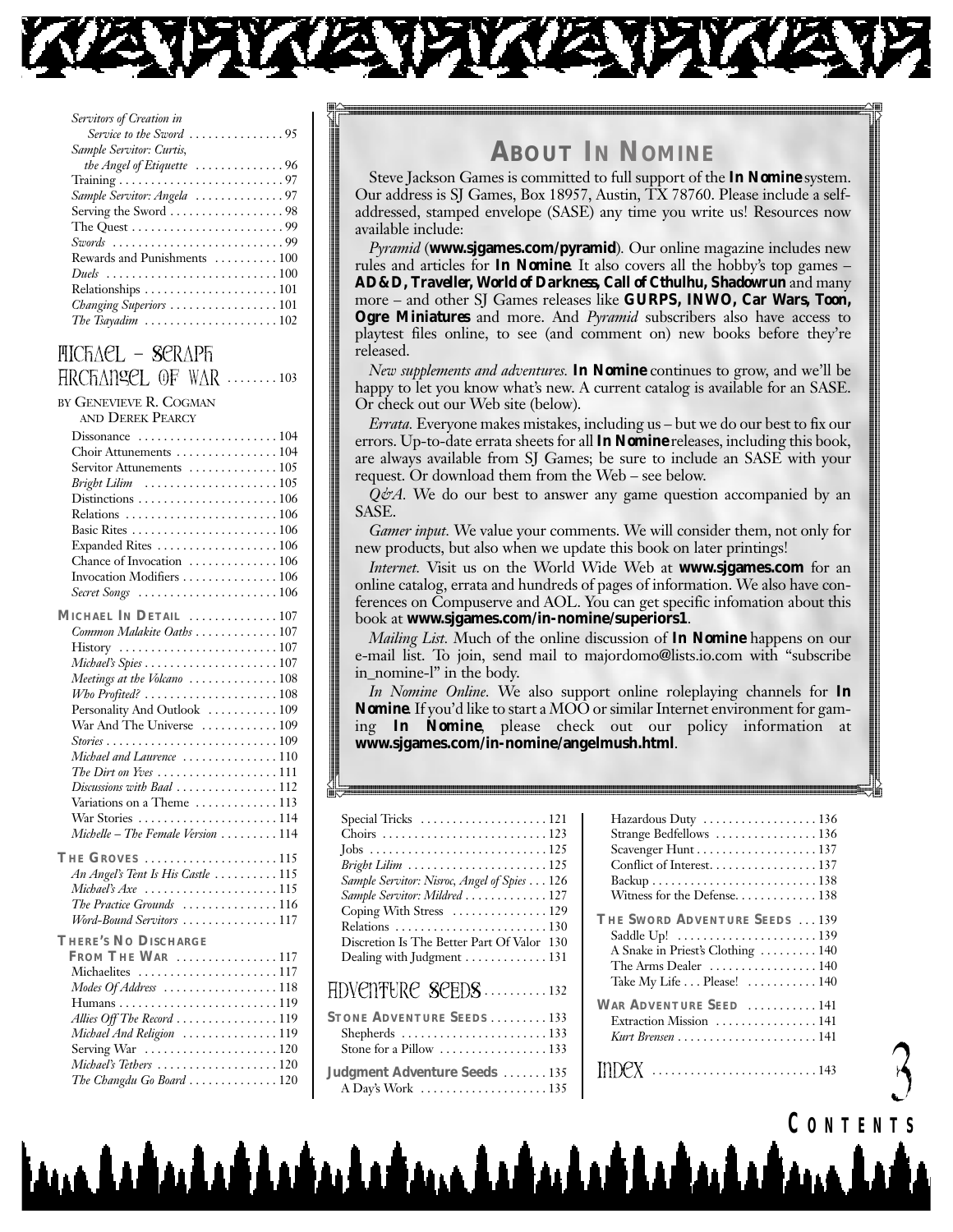

#### **WAR AND HONOR**

*"G'Quan wrote, 'There is a greater darkness than the one we fight. It is the darkness of the soul that has lost its way.' The war we fight is not against powers and principalities. It is against chaos . . . and despair. Greater than the death of flesh is the death of hope. The death of dreams. Against this peril we can never surrender."*

*– G'Kar, Babylon 5*

The primary defining feature of the universe of *In Nomine* is the War.

No matter which Superior a celestial serves, no matter which side, what Word, what place – be it Heaven, Hell, the Marches, or Earth – it all boils down to that great celestial conflict.

With several notable exceptions, all the Archangels are active in the War, but four in particular stand out. Some angels refer to them as Heaven's warchiefs. Others quietly whisper imprecations about the "Warmongers" and the "Hyenas." Most of Heaven simply calls them the "Militant Faction," when they need to refer to them collectively at all.

They and their angels form the front line in the War.



#### **NEW AND IMPROVED**

*"If honor be your clothing, the suit will last a lifetime; but if clothing be your honor, it will soon be worn threadbare." – William Arnot*

The following pages contain the most complete information currently available on the four primary "War Faction" Archangels – War, Stone, Judgment, and the Sword – and their Servitors. Data on these the Sword – and their Servitors. Data on these confront themselves and their very natures.<br>Superiors has been assembled from its appearances in

prior sourcebooks and combined with new (and *newlyrevealed*) material to produce the definitive canon for each. The result is sweeping coverage of what it is like to serve each Superior, from game mechanics to Servitor subculture. And while there are new Servitor Attunements here, more importantly there is in-depth exploration of the community, attitudes, and perspective of each Archangel's Servitors – raw material for exceptional roleplaying.

The reader will notice that a number of Choir Attunements are now labeled "Restricted." These are Attunements that can *not* be bought by members of other Choirs. This is a necessary clarification: Because some Choir Attunements are elaborations or specializations of a Choir's resonance, or address some lack or advantage possessed by that Choir, they would be meaningless applied to an angel of a different Choir. Examples would be the attunement possessed by Michael's Kyriotates, and most Bright Lilim attunements.

# **WHAT DID YOU DO IN THE WAR, DADDY?**

*"I do not believe it useful to generalize opinions, to teach admirations. It is for each man to procure himself the emotions he needs, and the morality which suits him."*

*– Remy De Gourmont*

The devotee of *In Nomine* will find more than enough detail on Michael, Laurence, Dominic, and David in *Superiors 1*. But don't forget – the contents of this book were not written just to be read, but to be explored in play. What rumors about your Superior – and others – do you believe, and more importantly, which do you reject? Do you share your Archangel's grudges and prejudices? Do you embrace the darker sides of your Superior's nature, or seek to transcend them in service to his brighter aspects? These questions and others can serve as springboards, not only for character development, but for entire adventures and campaigns. And don't overlook the adventure seeds, some of which are designed to put player characters through a mental and emotional wringer in order to make them

# **I NTRODUCTION** <u>mahahadadahaahaan kalaahadahaahaahaan am</u>